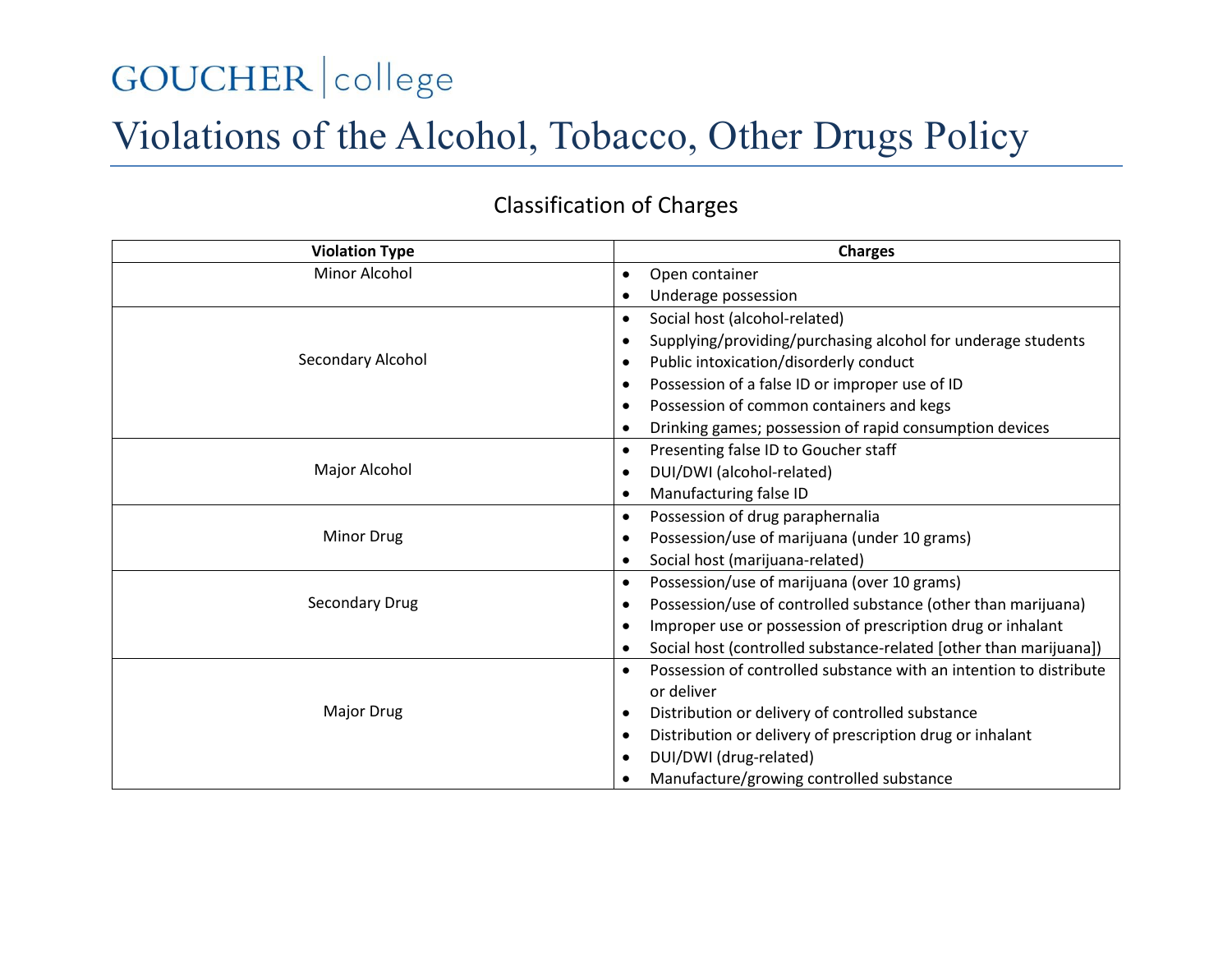### Violations of the Alcohol, Tobacco, Other Drugs Policy

#### Standard Sanctions

|                    | <b>Violation Type</b>                                                                                                    | <b>Sanctions</b>                                                                                                                                                                                                                                                              |
|--------------------|--------------------------------------------------------------------------------------------------------------------------|-------------------------------------------------------------------------------------------------------------------------------------------------------------------------------------------------------------------------------------------------------------------------------|
| Level 1            | 1 <sup>st</sup> Minor Alcohol Violation                                                                                  | Formal written warning<br>$\bullet$                                                                                                                                                                                                                                           |
| Level <sub>2</sub> | 1 <sup>st</sup> Secondary Alcohol Violation<br>1 <sup>st</sup> Minor Drug Violation<br>2 <sup>nd</sup> Level 1 Violation | Educational sanction/Completion of program<br>$\bullet$<br>\$50 fine<br>$\bullet$<br>Parent notification<br>$\bullet$                                                                                                                                                         |
| Level 3            | 1st Secondary Drug Violation<br>1 <sup>st</sup> Major Alcohol Violation<br>2 <sup>nd</sup> Level 2 Violation             | Possible removal from campus residence<br>$\bullet$<br>Disciplinary probation<br>$\bullet$<br>Educational sanction and/or Counseling referral<br>$\bullet$<br>\$150 fine<br>$\bullet$<br>Parent notification                                                                  |
| Level 4            | 1 <sup>st</sup> Major Drug Violation<br>2 <sup>nd</sup> Level 3 Violation                                                | Possible removal from campus residence,<br>$\bullet$<br>suspension, or dismissal - in lieu of these<br>sanctions, mandatory disciplinary probation<br>Parent notification<br>\$200 fine<br>$\bullet$<br>Counseling referral/admittance into treatment<br>$\bullet$<br>program |
| Level 5            | 2 <sup>nd</sup> Level 4 Violation                                                                                        | Mandatory suspension/dismissal<br>$\bullet$<br>Parent notification                                                                                                                                                                                                            |

Example: Kathy was documented for an alcohol-related social-host violation in October and received sanctions corresponding to a 1<sup>st</sup> Secondary Alcohol Violation (Level 2). In November, she was found responsible for possession of marijuana (under 10 grams). Since this is her 2<sup>nd</sup> Level 2 violation, she will receive sanctions corresponding to a Level 3 offense.